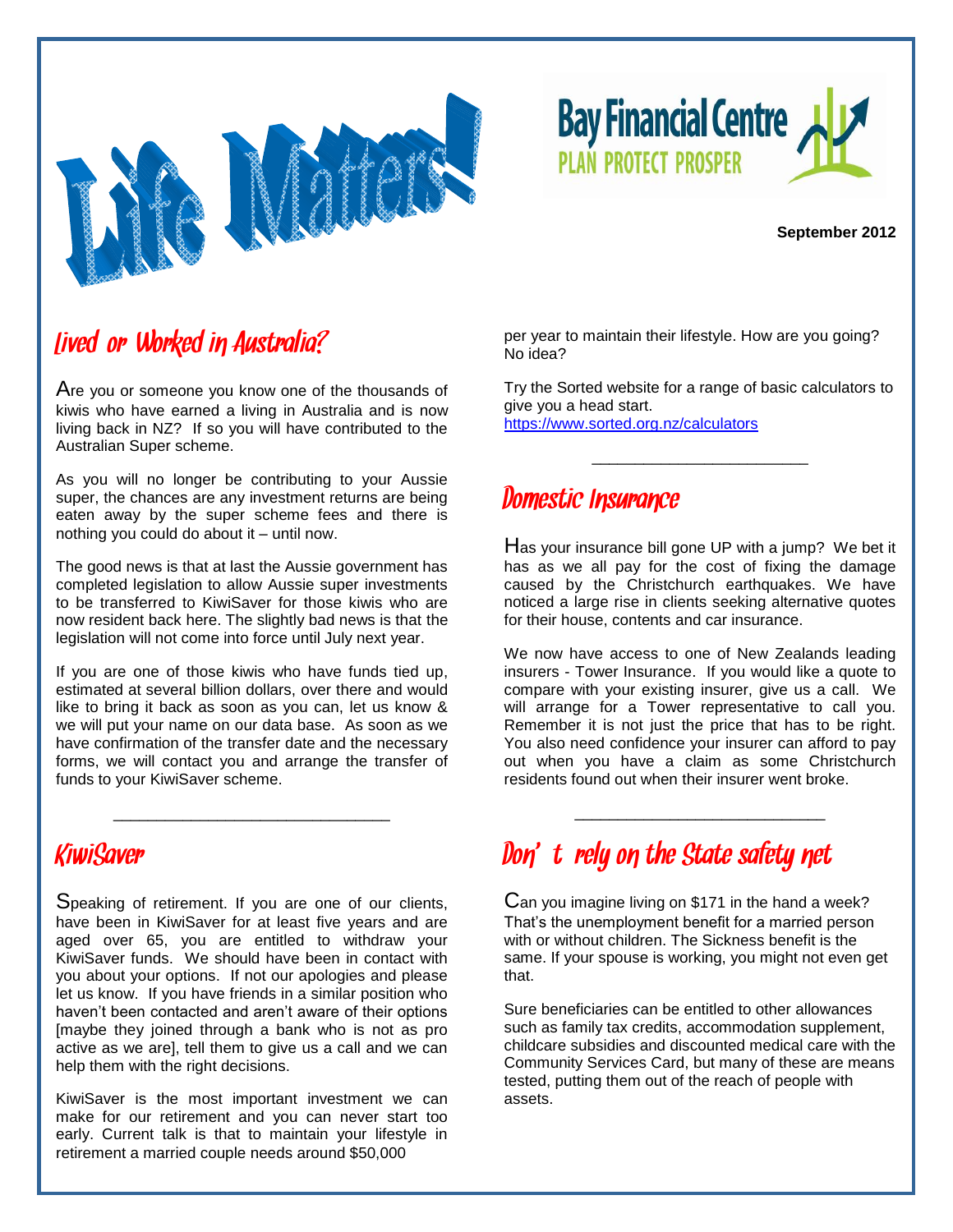If for example you have assets over and above the family home of \$16,200, you can kiss goodbye to the accommodation supplement.

If you want to give yourself a few sleepless nights or a wakeup call about taking out insurance, check out Work and Incomes What You Might Get calculator at http:/www.workandincome.govt.nz/onlineservices/eligibili ty/index.html

 $\mathcal{L}=\mathcal{L}=\mathcal{L}=\mathcal{L}=\mathcal{L}=\mathcal{L}=\mathcal{L}=\mathcal{L}=\mathcal{L}=\mathcal{L}=\mathcal{L}=\mathcal{L}=\mathcal{L}=\mathcal{L}=\mathcal{L}=\mathcal{L}=\mathcal{L}=\mathcal{L}=\mathcal{L}=\mathcal{L}=\mathcal{L}=\mathcal{L}=\mathcal{L}=\mathcal{L}=\mathcal{L}=\mathcal{L}=\mathcal{L}=\mathcal{L}=\mathcal{L}=\mathcal{L}=\mathcal{L}=\mathcal{L}=\mathcal{L}=\mathcal{L}=\mathcal{L}=\mathcal{L}=\mathcal{$ 

# Nursing home in your future?



An oldie, but fun thought:

*When I get old and feeble I am going to get on a Princess Cruise ship. The average cost for a nursing home is \$250 a day. I have checked on reservations at Princess and I can get a long term discount and senior discount of \$175 per day. That leaves \$65 a day for .…*

- *1. Gratuities which will only be \$15 per day*
- *2. I will have as many as 10 meals a day if I can waddle to the restaurant or can have room service [which means I can have breakfast in bed every day of the week].*
- *3. Princess has as many as three swimming pools, a workout room, free washers & dryers and shows every night.*
- *4. They have free razors, soap, shampoo and toothpaste.*
- *5. The will even treat you as a customer, not a patient. An extra \$5 worth of tips will have the entire staff scramble to help you.*
- *6. I will get to meet new people every 14 days.*
- *7. TV broken? Light bulb need fixing? Need to have a mattress replaced? No problem! They will fix everything and apologise for the inconvenience.*
- *8. Clean sheets and towels every day and you don't even have to ask for them.*
- *9. If you fall in a nursing home and break a hip, you are invalided. If you fall and break a hip on a Princess ship, they will upgrade you to a suite for the rest of your life.*

*Now hold on for the best! Do you want to see Sth America, the Panama canal, Tahiti, Australia, Asia or even New Zealand or just name where you want to go? The Princess has a ship going your way. So don't look for me in a nursing home, just call SHORE to SHIP.*

*PS and don't forget, when you die they just dump you over the side at no charge.*

*\_\_\_\_\_\_\_\_\_\_\_\_\_\_\_\_\_\_\_\_\_\_\_\_\_*

## Life Events ……

What are they you may be asking?

Many insurance companies now build in as a standard feature across a range of different insurances the ability to increase the amount of cover without the drama of having to go through a new application and the underwriting process. So, no medical exams, no visits to doctors and no waiting for medical information to be supplied to your insurance company.

Life events typically cover such occasions as marriage or civil union, divorce or legal separation, full time care of a dependant relative, birth or adoption of a child, increasing an existing residential mortgage, purchasing a new home as your residence, purchasing a new or additional residential property, purchasing a holiday home, purchasing bare land zoned residential, commencement of a first course of full time tertiary education by a dependant child.

If one of these events has happened to you recently, we should know about it. Give us a call. There is usually a limit on the time frame when your insurance can be increased from the date the Life event occurred.

### Head Spinners

The amount of sunlight that falls on the earths surface in one minute is sufficient to meet world energy demand for an entire year.

Recycling a single aluminium can would run a TV for three hours. Recycling one tone of paper saves 20 trees and 10,500 litres of water.

The computer you're using right now, in all the years you will own it, will never consume more energy than was required to create it.

A neurotic is a man who builds a castle in the air. A psychotic is the man who lives in it. A psychiatrist is the man who collects the rent.